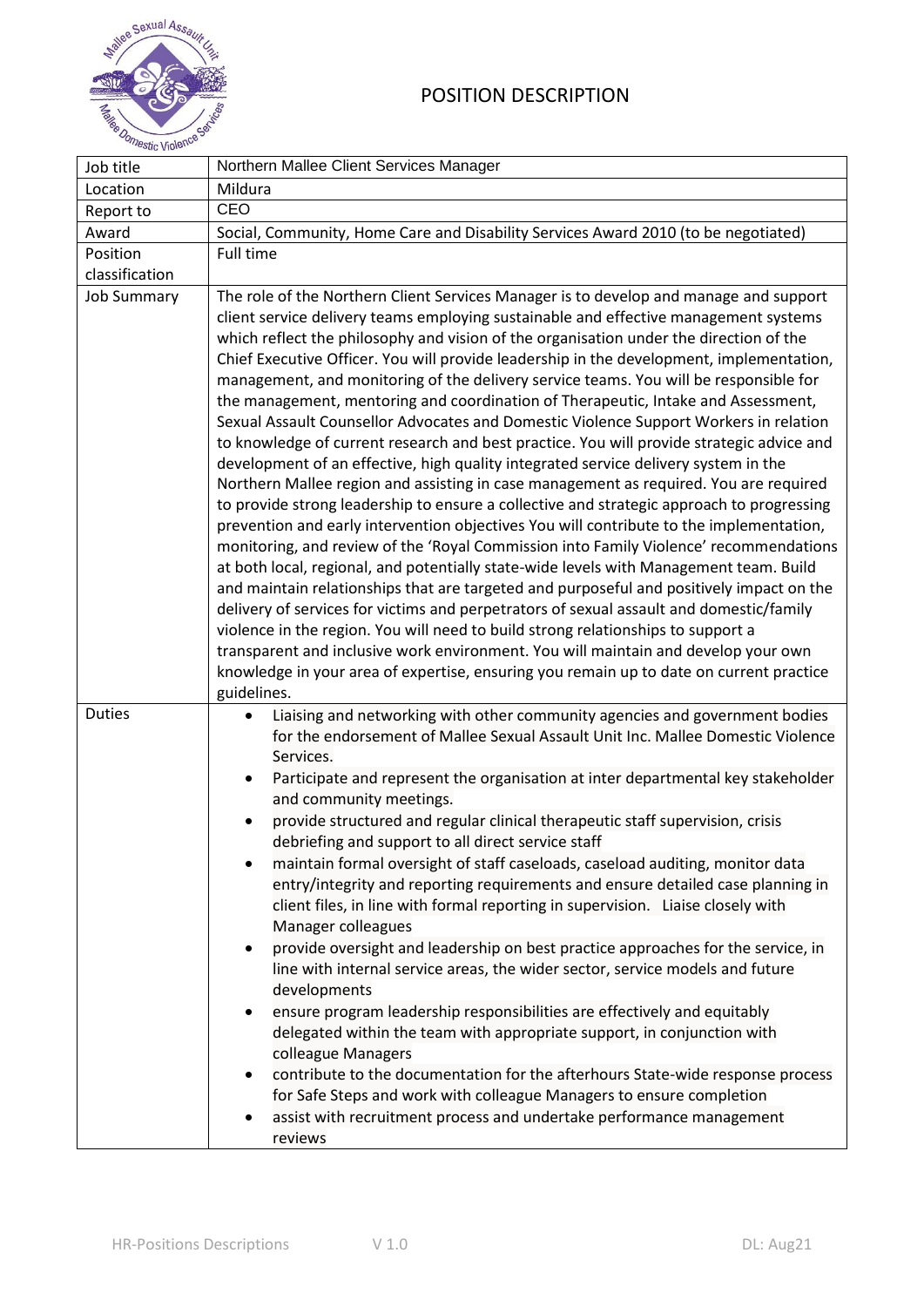

## POSITION DESCRIPTION

|                                                      | identify training and professional development needs of staff in both supervision<br>and performance reviews and provide feedback to management for planning<br>assist with the management of conflict resolution and service feedback<br>$\bullet$<br>mechanisms<br>assist with the development of the overall service annual plan relating to service<br>٠<br>provision, workforce development and training linked to state-wide and regional<br>integrated priorities<br>To participate and coordinate meetings<br>٠<br>To participate in development and review of policy, procedures, and planning.<br>٠<br>To contribute and participate in appropriate conferences.<br>$\bullet$                                                                                                                                                                                                                                                                                                                                                                                                                                                                                                                                                                                                                                   |
|------------------------------------------------------|---------------------------------------------------------------------------------------------------------------------------------------------------------------------------------------------------------------------------------------------------------------------------------------------------------------------------------------------------------------------------------------------------------------------------------------------------------------------------------------------------------------------------------------------------------------------------------------------------------------------------------------------------------------------------------------------------------------------------------------------------------------------------------------------------------------------------------------------------------------------------------------------------------------------------------------------------------------------------------------------------------------------------------------------------------------------------------------------------------------------------------------------------------------------------------------------------------------------------------------------------------------------------------------------------------------------------|
| Essential<br>knowledge,<br>skills, and<br>attributes | Demonstrated experience working at a Senior management level.<br>$\bullet$<br>High level verbal and written communications skills<br>Capacity in high level strategic planning<br>Capacity in high level policy development and policy analysis<br>Capacity to lead in complex environments<br>$\bullet$<br>Ability to manage competing demands within limited timeframes<br>٠<br>Ability to lead, supervise, coach, and manage staffing groups and build high<br>٠<br>performing teams<br>Abide by Mallee Sexual Assault Unit Inc. Mallee Domestic Violence Services<br>$\bullet$<br>Policies and Procedures as varied from time to time.<br>Extensive experience in direct case management of complex and/or high-risk<br>$\bullet$<br>individuals who have experienced domestic violence and/or sexual assault.<br>Adhere to Confidentiality Agreement<br>٠<br>Co-operate with all health and safety policies and procedures of Mallee Sexual<br>٠<br>Assault Unit Inc. Mallee Domestic Violence Services and take all reasonable care<br>that any actions or omissions do not impact on the health and safety of others in<br>the workplace.<br>Maintain, be aware of and abide by legislation applicable to the role, clients, and<br>$\bullet$<br>Mallee Sexual Assault Unit Inc. Mallee Domestic Violence Services |
| <b>Key Selection</b><br>Criteria                     | Appropriate tertiary qualification in social work, psychology, or a related<br>$\bullet$<br>discipline<br>Clear Victorian and N.S.W Working with Children's Check<br>National Police Check.<br>Current Driver's License.<br>Demonstrated sound understanding of Child Safe Standards and Children's,<br>Youth and Families Act 2005.<br>Willingness to promote the cultural safety of children from Aboriginal and CALD<br>٠<br>backgrounds and any child with a disability.<br>Understanding of a client's right to access the service regardless of their country<br>$\bullet$<br>of birth, language, culture, race or religion, sex, sexual orientation, or disability.<br>Mandatory COVID vaccination status<br>٠                                                                                                                                                                                                                                                                                                                                                                                                                                                                                                                                                                                                     |